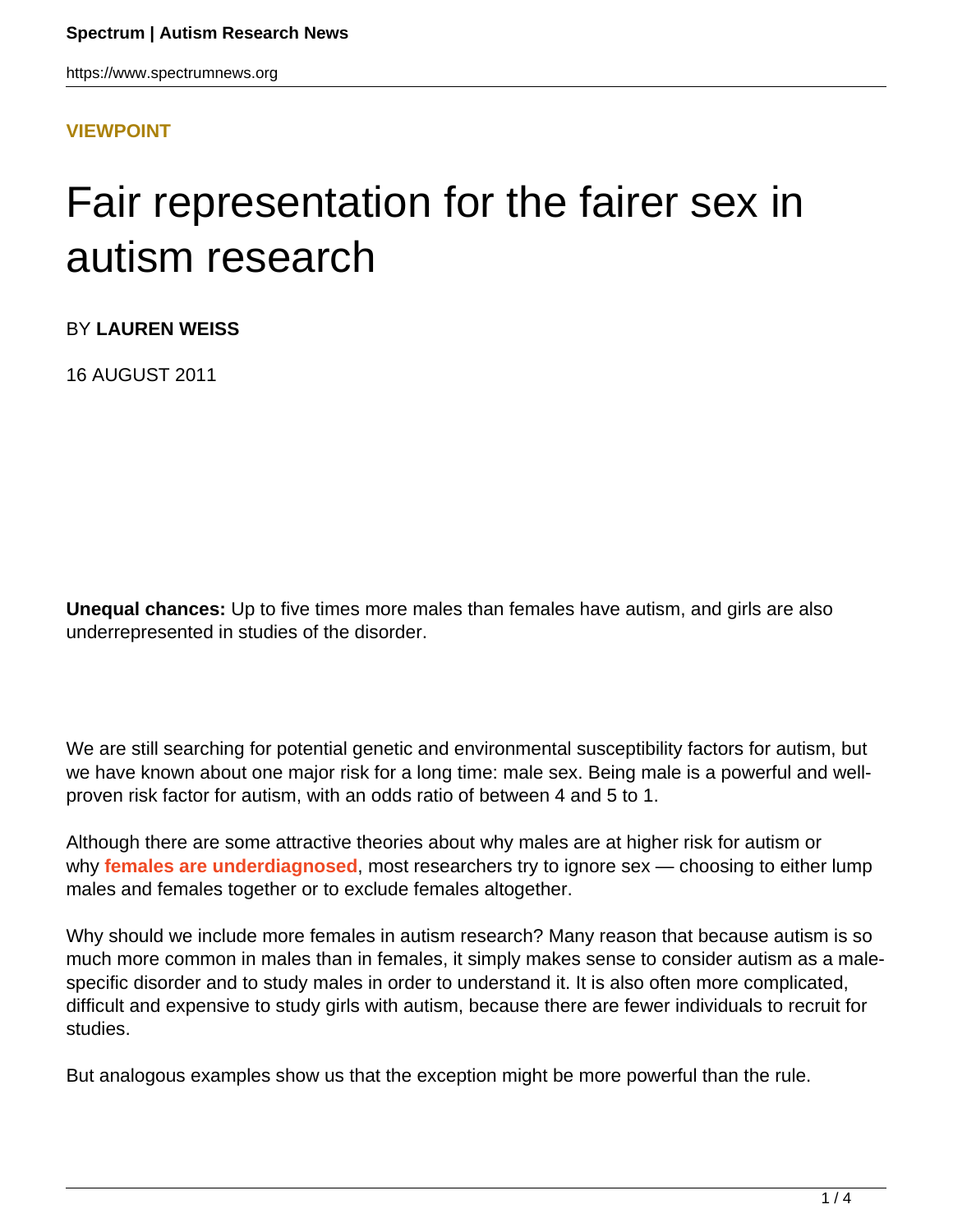https://www.spectrumnews.org

Unusual and rare brain lesions have taught us much about functional regions of the human brain. Similarly, it is a longstanding (and successful) approach in human genetics to study extreme examples of a disease of interest. Focused research on early-onset and more severe forms of a disorder have identified many genes that have not only taught us about the biology of a phenotype, but turned out to be the same genes important in more common forms of the disorder.

For example, In type 2 diabetes, at least 4 of the first 20 genes that researchers showed to be robustly associated with the common adult-onset form had previously been identified as causes of rare Mendelian early-onset diabetes**<sup>1</sup>** . In Parkinson's disease, 3 of the first 11 loci identified in a meta-analysis had previously been found in rare autosomal dominant forms of the disorder<sup>2</sup>.

Lupus is an autoimmune disease affecting nine times more females than males, but males who are affected tend to have more severe disease and poorer outcome. A lupus-associated genetic variant discovered last year has much higher odds (2.3 vs. 1.2) of being associated with males than with females. This suggests that researchers could identify this locus in a much smaller male sample than they would need for females, but that the variant also plays a role in female lupus<sup>3</sup>.

Current data hint that this model of studying the less-frequently-affected sex might also be successful in autism. Similar to lupus, there might also be gender-based differences in severity in autism. At the higher-functioning end of the spectrum, the male-to-female ratio is the most extreme. When girls have autism, they tend to be more severely affected, with more intellectual disability and neurological symptoms such as epilepsy. Correspondingly, the highly penetrant genetic causes of autism, such as large deletions or duplications in regions associated with the disorder, show less extreme gender bias than do general autism samples.

## Equal but different:

Although most people would like to see males and females treated equally in modern society, we know that our physiology is actually quite different. And we know a lot about why and how those differences arise: a pair of sex chromosomes, XX in females and XY in males, which express a few sex-specific genes and slightly different quantities of many other genes. These distinctions lead to differences in the hormones our cells are exposed to, beginning early in development.

Even though the vast majority of the genome is identical in males and females, many traits have sexually dimorphic genetic architecture, some as a result of sex-chromosome variation and some presumably because of the interaction between other genetic variants and sex or sex-specific hormones**<sup>4</sup>**,**<sup>5</sup>** .

Our current knowledge about sexual dimorphism can help us pose testable hypotheses relevant to many of the major challenges in autism research, allowing us to grapple with the heterogeneity of autism.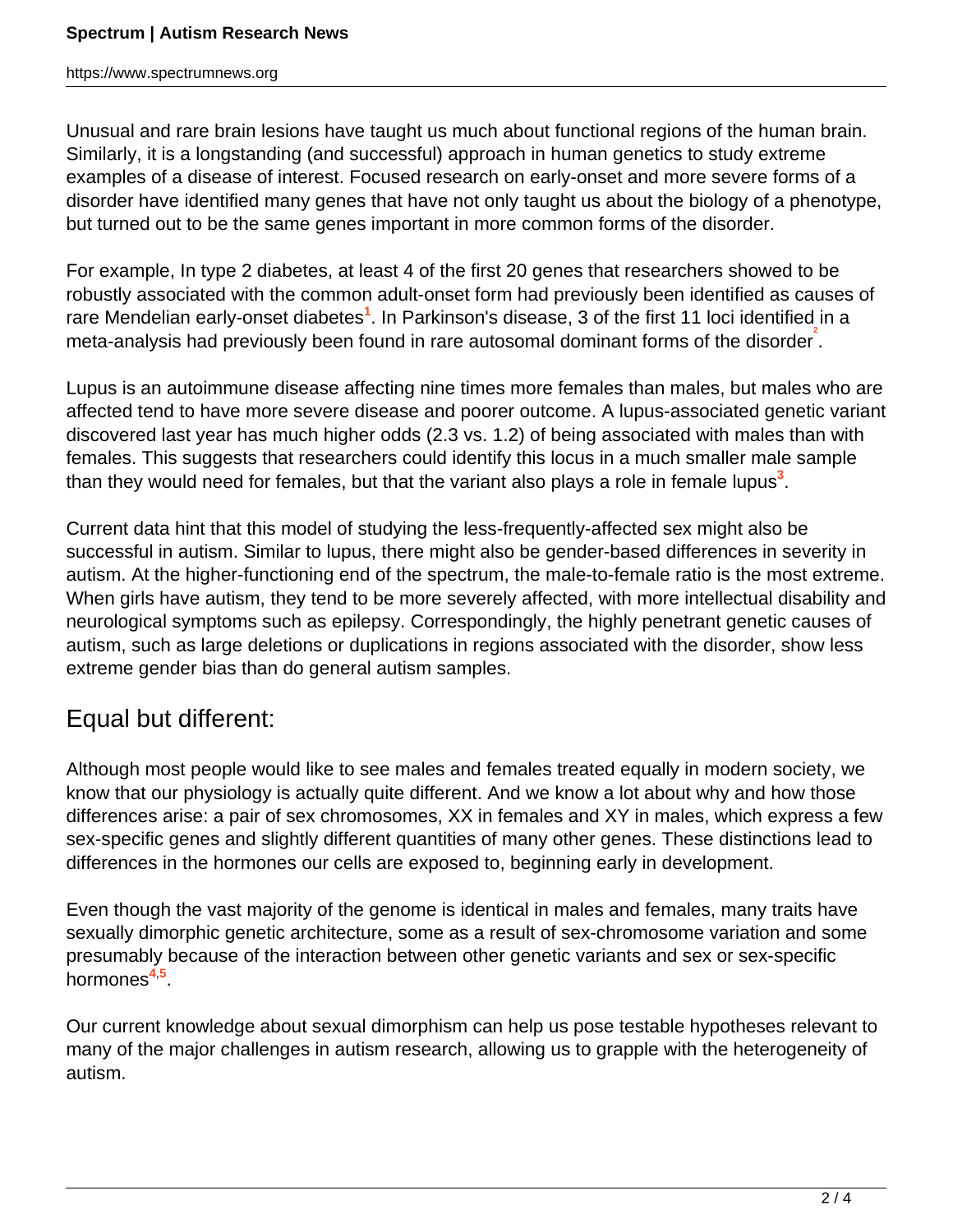We recognize that the umbrella term of autism encompasses a variety of symptoms and underlying causes, and researchers struggle to divide the diagnosis into meaningful subtypes. Why don't we start with sex? It is extraordinarily easy to measure and we know it is biologically based.

Second, we can start modeling gene-environment interaction.

We don't yet understand what environmental exposures might be important in autism susceptibility, but we know a lot about the developmental timing of hormone exposure differences between females and males. It is likely that this exposure interacts with genetic variation to increase risk for autism. Studying it would be a great way to establish models that can be extended to other environmental exposures, and could be incorporated into human observational research, as well as model organism- or cell-based experimental research.

Finally, despite practical limitations in resources, we can include more females in autism research.

First and foremost, don't leave females out when designing your studies. Excluding females from a study design to 'simplify' the experiment, cut costs, or 'increase power' will lead to missing out on valuable data. Scientists, funders and reviewers should recognize the added power of studying females because extreme effects might be evident, requiring a smaller sample.

When we're recruiting for a study or a biorepository, we can also take the time to explain to families with affected females how valuable they are in research and how much they can potentially help others by participating. We can also be inclusive in recruitment materials to be clear that we recognize that both girls and boys are affected, so that families of affected girls do not feel like second-class citizens.

When we do have data from males and females in a study, we need to use appropriate models based on what we know. We should treat females separately from males, not simply include sex as a covariate to average out differences.

Genetic, neurobiological, behavioral and interventional research in autism can all benefit from leveraging what we already know about sex. After all, if we could identify what typically protects girls from autism and reduce the rates of autism in boys to those in girls, what a dramatic impact we could have.

Lauren Weiss is assistant professor of psychiatry at the University of California, San Francisco.

## References:

Prokopenko I. et al. Trends Genet. **24**, 613-621 (2008) **[PubMed](http://www.ncbi.nlm.nih.gov/pubmed/18952314)**